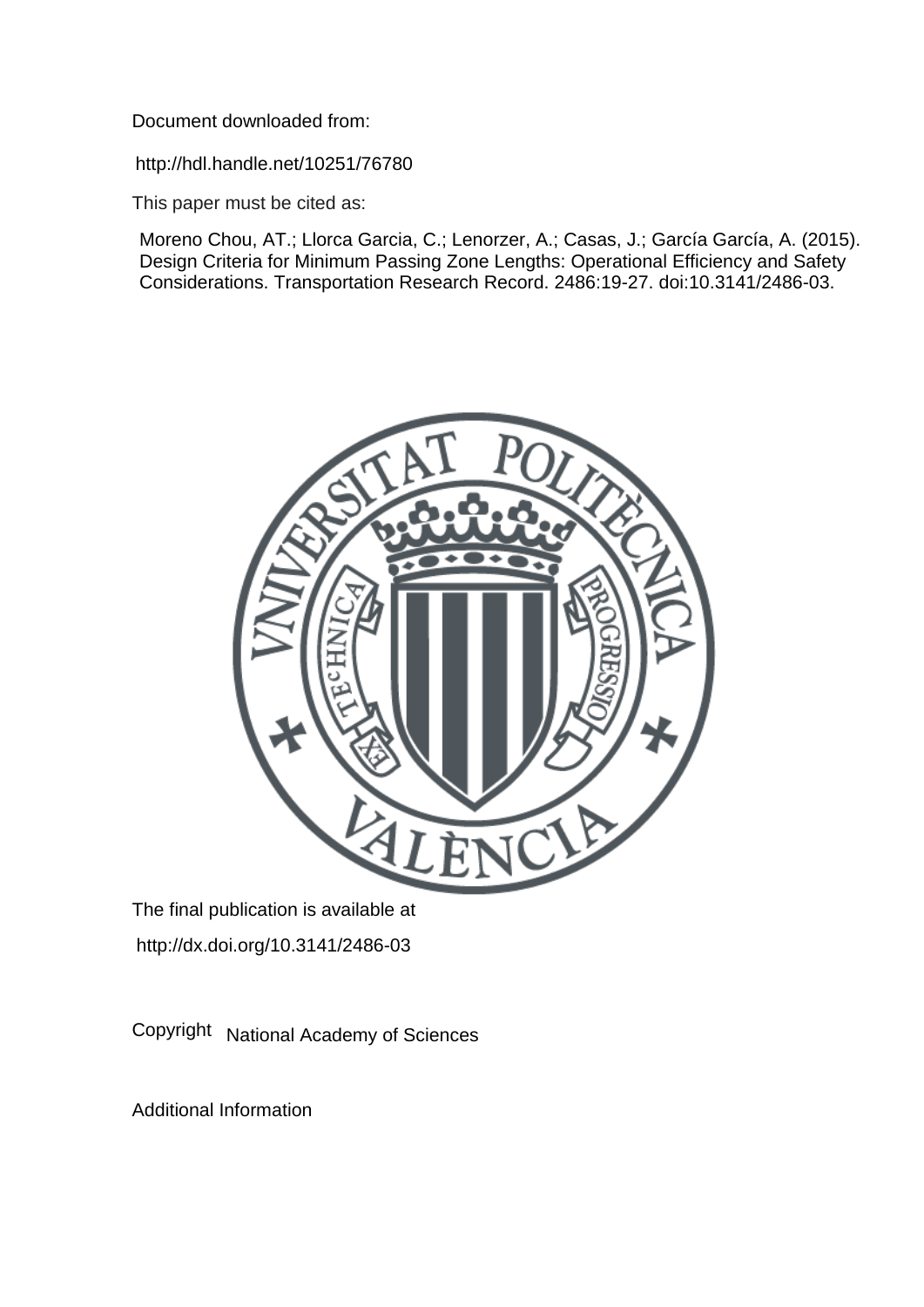# **Design Criteria for Minimum Passing Zone Lengths: Operational Efficiency and Safety Considerations**

## **Ana Tsui Moreno**

PhD, Highway Engineering Research Group (HERG), Universitat Politècnica de València Camino de Vera, s/n. 46022 – Valencia. Spain Tel: (34) 96 3877374, Fax: (34) 96 3877379 E-mail: anmoch@cam.upv.es

> **Carlos Llorca** PhD, HERG, Universitat Politècnica de València E-mail: carlloga@cam.upv.es

## **Annique Lenorzer**

PhD, Research and Development Department, Transport Simulation Systems Passeig de Gràcia 12, 08007 – Barcelona (Spain) E-mail: annique@aimsun.com

## **Jordi Casas**

PhD, Director, Research and Development Department, Transport Simulation Systems E-mail: casas@aimsun.com

# **Alfredo García**

Professor, HERG, Universitat Politècnica de València E-mail: agarciag@tra.upv.es

Submitted for: Transportation Research Record Submission date:  $25<sup>th</sup>$  October 2014

Word count:

Abstract: 259 Manuscript: 5470 Figures:  $4 \times 250 = 1000$ Tables:  $3 \times 250 = 750$ Total: 7479

**Key words:** Two-Lane Highway, Geometric Design, Marking, Passing Zone, Passing Sight Distance, Road Safety, Operational Analysis, Traffic Microsimulation.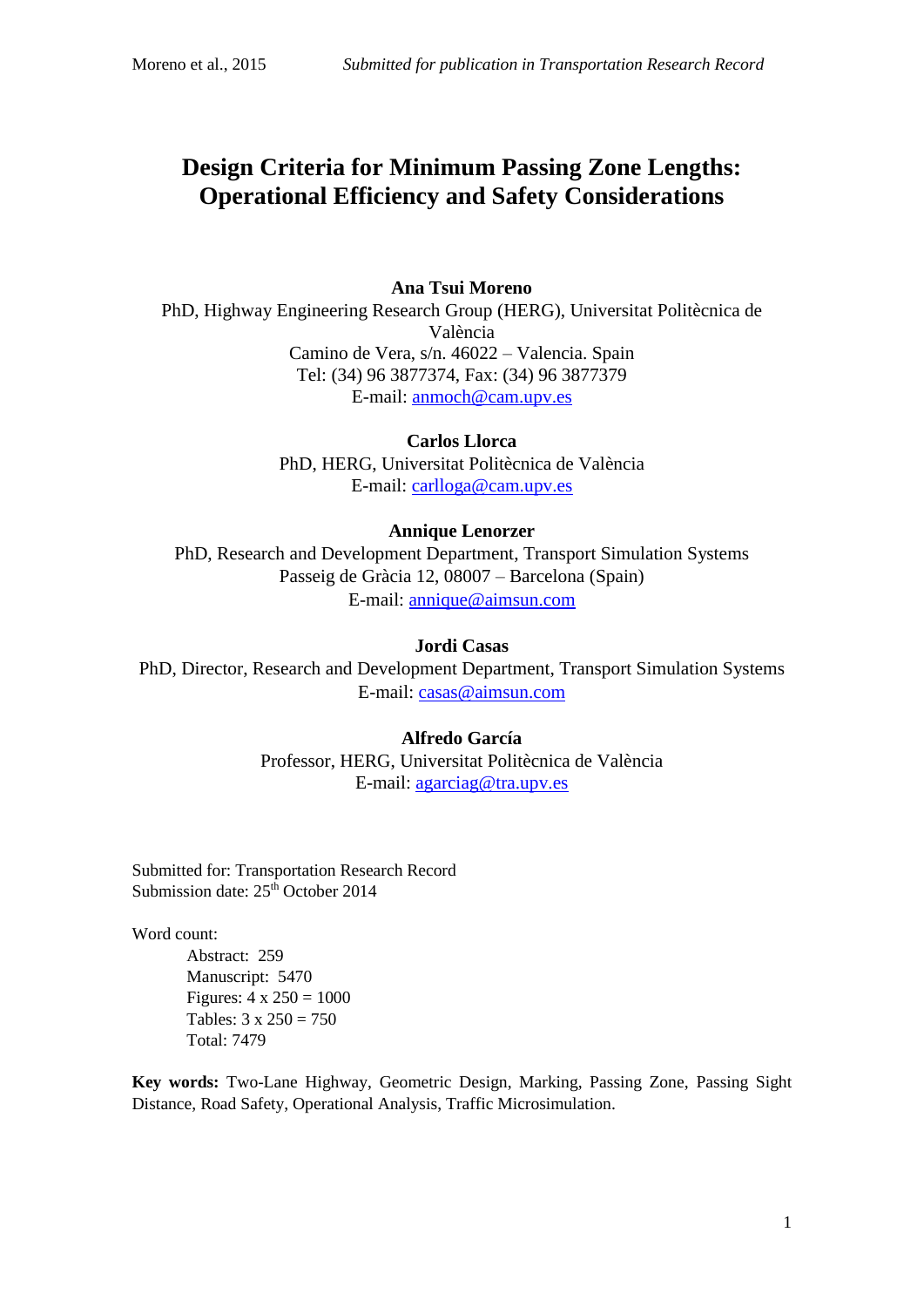# **ABSTRACT**

Passing zones are provided to improve operational efficiency of two-lane highways where passes can be performed safely. Minimum passing zone lengths of 120 m were established in MUTCD and Green Book, although some studies indicate a potential need to increase them. However, no changes have been recommended pending further research on the safety of short passing zones.

The objective of this study is to develop design and marking criteria for minimum passing zone lengths that consider traffic operational efficiency and safety.

In the first part of this study, a traffic microsimulation was carried out with Aimsun software. The calibration and validation included the observation of 1,750 passing maneuvers in Spain. The results indicate that passing zones shorter than 250 m add very little to operational efficiency. In the second part of the study, a reliability analysis was applied. It quantified the probability that a passing maneuver was completed beyond the end of the passing zone (noncompliant passing maneuvers). Afterwards, the number of non-compliant passing maneuvers was calculated. Traffic flow as well as passing zone length were contributing factors..

Findings from the analysis indicate that the minimum passing zone length should be increased to a minimum of 275 m, for high traffic volumes, 300 m for medium traffic volumes and 350 m for low traffic volumes. From this length, the number of non-compliant passing maneuvers decreases. The marginal increase in the minimum length of passing zones can potentially improve safety without significantly reducing the operational efficiency. The results can be directly used by practitioners to establish the minimum passing zone length based on the range of hourly volumes and the level of risk willing to assume.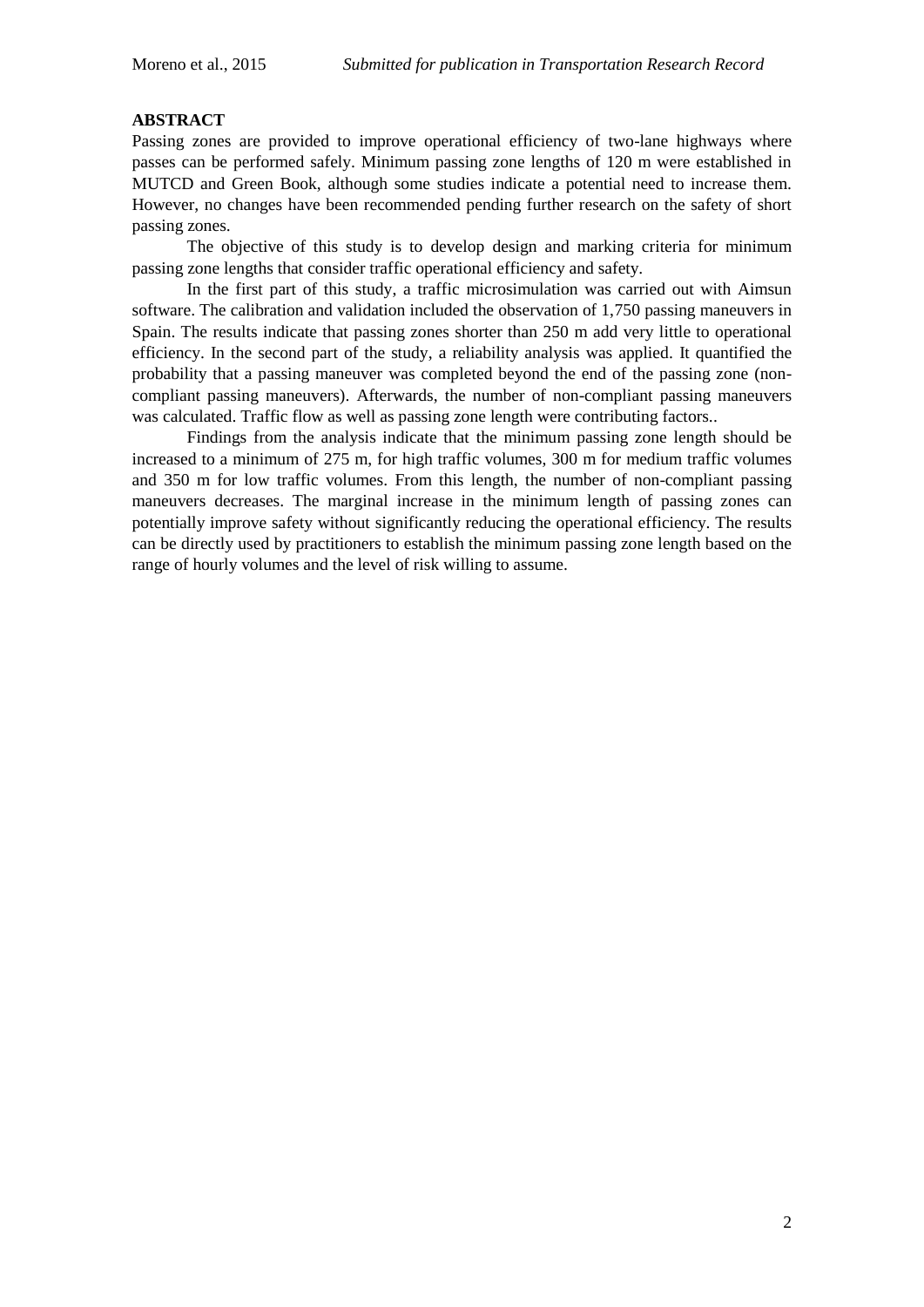## **INTRODUCTION**

Passing sight distance (*PSD*) is a key consideration in the design of two-lane highways and the marking of passing and no-passing zones on two-lane highways *(1)*. The *PSD* criteria are used in the design and marking processes to ensure that sight distance and passing zone length is enough to safely perform passing maneuvers, where oncoming traffic permits. Passing zones allow faster vehicles to pass slower vehicles, thus improving the level of service on the highway.

[Table 1](#page-3-0) provides minimum passing zone lengths from the geometric design and marking standards for Spain *(2, 3)* and the US *(4–6)*. Generally, the values come from deterministic approaches *(7, 8)*, where risk has not been taken into account and conservative percentiles of variables have been selected.

| <b>Country - Standard</b>                                                                     |                    | Minimum passing zone length (m) at reference speed<br>(km/h) |     |     |     |     |     |     |     |              |
|-----------------------------------------------------------------------------------------------|--------------------|--------------------------------------------------------------|-----|-----|-----|-----|-----|-----|-----|--------------|
|                                                                                               |                    | 50                                                           | 60  | 70  | 80  | 90  | 100 | 110 | 120 | <b>Speed</b> |
| Spain design criterion $(2000)$ $(2)$                                                         | Vd<br>not provided |                                                              |     |     |     |     |     |     |     |              |
| Spain marking criterion (1987),<br>Table $1(3)$                                               | 50                 | 75                                                           | 100 | 130 | 165 | 205 | 250 | n/a | n/a | VM           |
| US AASHTO Green Book $(2004)$ $(4)$                                                           | Vd<br>not provided |                                                              |     |     |     |     |     |     |     |              |
| US AASHTO Green Book (2011),<br><b>Table 3-5</b> $(5)$ .                                      | 120                | 180                                                          | 210 | 240 | 240 | 240 | 240 | 240 | 240 | V85 or VM    |
| US MUTCD (2009), Page 354 (6)                                                                 | 120                | 120                                                          | 120 | 120 | 120 | 120 | 120 | 120 | 120 | V85          |
| Vd: design speed, VM: posted speed limit, V85: 85 <sup>th</sup> percentile of operating speed |                    |                                                              |     |     |     |     |     |     |     |              |

#### <span id="page-3-0"></span>**Table 1. Minimum passing zone length**

In general, passing zone criteria define a minimum passing sight distance that must available to allow passing. Additionally, this passing sight distance must be available along a certain length. This research focuses on this minimum passing zone length. As shown in [Table](#page-3-0)  [1,](#page-3-0) only some criteria provide a minimum passing zone length value.

According to experimental data collected by Harwood et al. *(1)*, short passing zones with lengths of 120 to 240 m contribute little to the traffic operational efficiency of two-lane roads, with observed 0.77 passes per hour compared to 2.95 passes per hour at longer passing zones. Moreover, they performed a traffic microsimulation in TAM (Traffic Analysis Module of the Interactive Highway Safety Design Manual - IHSDM, previously named TWOPAS) to evaluate the contribution of short passing zones to the operational efficiency of two-lane highways. Scenarios involved a 4.8 km two-lane tangent highway with one passing zone in the middle of the segment. The passing zone length varied from 120 to 300 m and the directional traffic volumes between 100 and 600 veh/h. The results indicated that the passing zones did not alter much average travel speed nor percent time spent following. Furthermore, the maximum passing frequency of 2 passes per hour was obtained for traffic flows of 300 veh/h at 240 m passing zone length. Shorter passing zones provided much more limited passing frequencies. These facts could lead to the elimination of short passing zones. However, they stated that the elimination of these passing zones might lead to illegal passing maneuvers and it would reduce the opportunity for some flying passes and passes of slow-moving vehicles; and there were not studies that showed crash patterns associated with passing maneuvers in short passing zones. Consequently, only limited changes in the MUTCD minimum passing zone length were recommended, pending further research on the safety of short passing zones.

This report could reflect some concerns. On one hand, authors did not validate TAM with this study, assuming TAM initial calibration based on 1970's data *(9)*. Moreover, the number of passing maneuvers was very little, compared to other field studies *(10–13)*. The difference on traffic flows, directional split, passing zone length and maybe local driver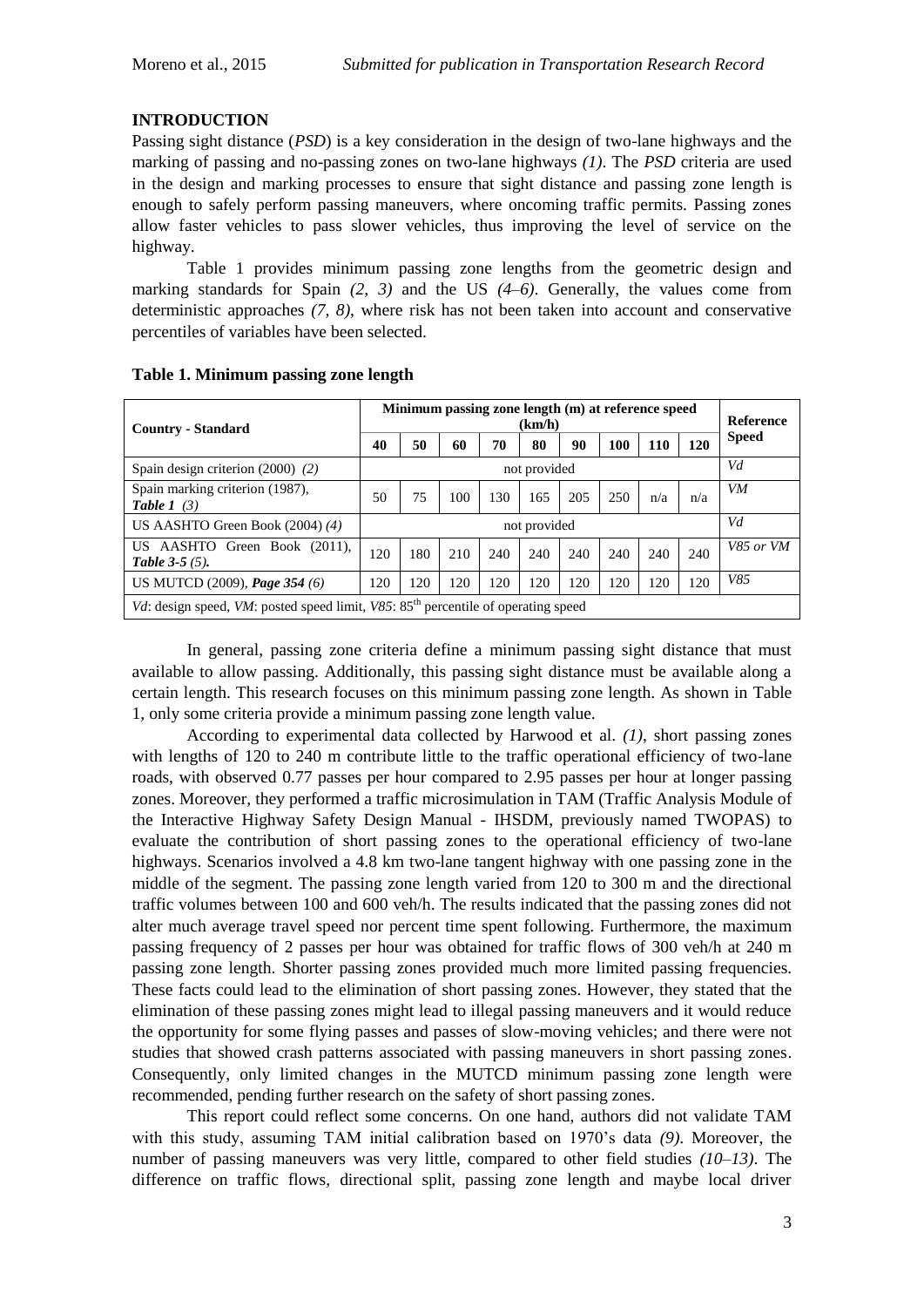behavior resulted in dispersion on the number of passes. The passing zone lengths were generally higher than 500 m, so the conclusions may not be representative for short passing zones. Only two studies included short passing zones *(1, 10)*, with different passing frequencies. Harwood et al. *(1)* covered more short passing zone lengths, while Moreno et al. *(10)* observed more range of traffic flows. Thereafter, observational passing studies may not be applicable and traffic microsimulation may be needed.

There have been previous research focused on the development of passing models for traffic microsimulation. However, their level of detail, their validation or the fields of application are not homogeneous. TAM, CORSIM *(14)*, TWOSIM *(15, 16)*, RutSim *(13)*, Ghods *(17)* and Aimsun *(18)* incorporated passing maneuvers to the two-lane highway module. However, most of them are still not validated with detailed observations of passing maneuvers. Llorca et al. *(19)* developed a passing model based on the results of observation of 1,750 passing maneuvers, that was implemented in the Aimsun software. They incorporated the effect of new factors such as available sight distance, delay and remaining travel time until the end of the highway segment and the model was calibrated and validated with micro and macroscopic data.

On the other hand, the lack of statistics related to crash frequency on short passing zones does not verify that short passing zones are safe. Up to now, only two studies evaluated the safety of short passing zones *(1, 20)*. The oldest used data from three short passing zones and subjectively rated the severity of the return of the passing vehicle, from smooth return to forced return and violent return *(20)*. The proportion of forced and violent returns for 270 m long passing zone was 10%, and it increased to 45% at 200 m long passing zone. Harwood et al. *(1)* determined that 92% of passing maneuvers ended beyond the passing zone in short passing zones, compared to 21% of longer passing zones (over 300 m). However, the traffic volume range was narrow (100-260 veh/h) and very few passing maneuvers were observed.

An alternative approach is reliability analysis. This approach accounts the variability of design parameters, considering them as stochastic variables defined by their probability distributions rather than single values. It is based on the limit state design procedure, used frequently in structural engineering. The system is considered to fail when the demand (i.e. required passing sight distance) exceeds the supply (i.e. actual passing sight distance). El Khoury and Hobeika *(21, 22)* first defined the methodology to apply reliability to passing sight distance. El-Bassiouni and Sayed *(23)* concluded that AASHTO standards had a probability of noncompliance of 18% at the design speed of 100 km/h. They used probabilistic distributions of input parameters based on a literature review *(21, 22)* or on a driving simulator experiment *(23)*. Llorca et al. *(24)* used passing maneuver observations *(25, 26)* to characterize the input parameters and to develop the passing model. The results of the reliability analysis showed that geometric design standards presented a probability of noncompliance of about 15 %, while some of the marking standards had probability of non-compliance exceeding 85 %. These standards may be associated with higher risk levels if they were followed by drivers. Nevertheless, the risk was not correlated with the actual use of the passing zones.

## **Research motivation**

Some consideration would still need to be given to the potential for safety improvement from marginal changes in the minimum length of passing zones, considering also their use. Therefore, there is a need to update the operational contribution of short passing zones; and to incorporate risk-based criteria to evaluate the safety level at short passing zones.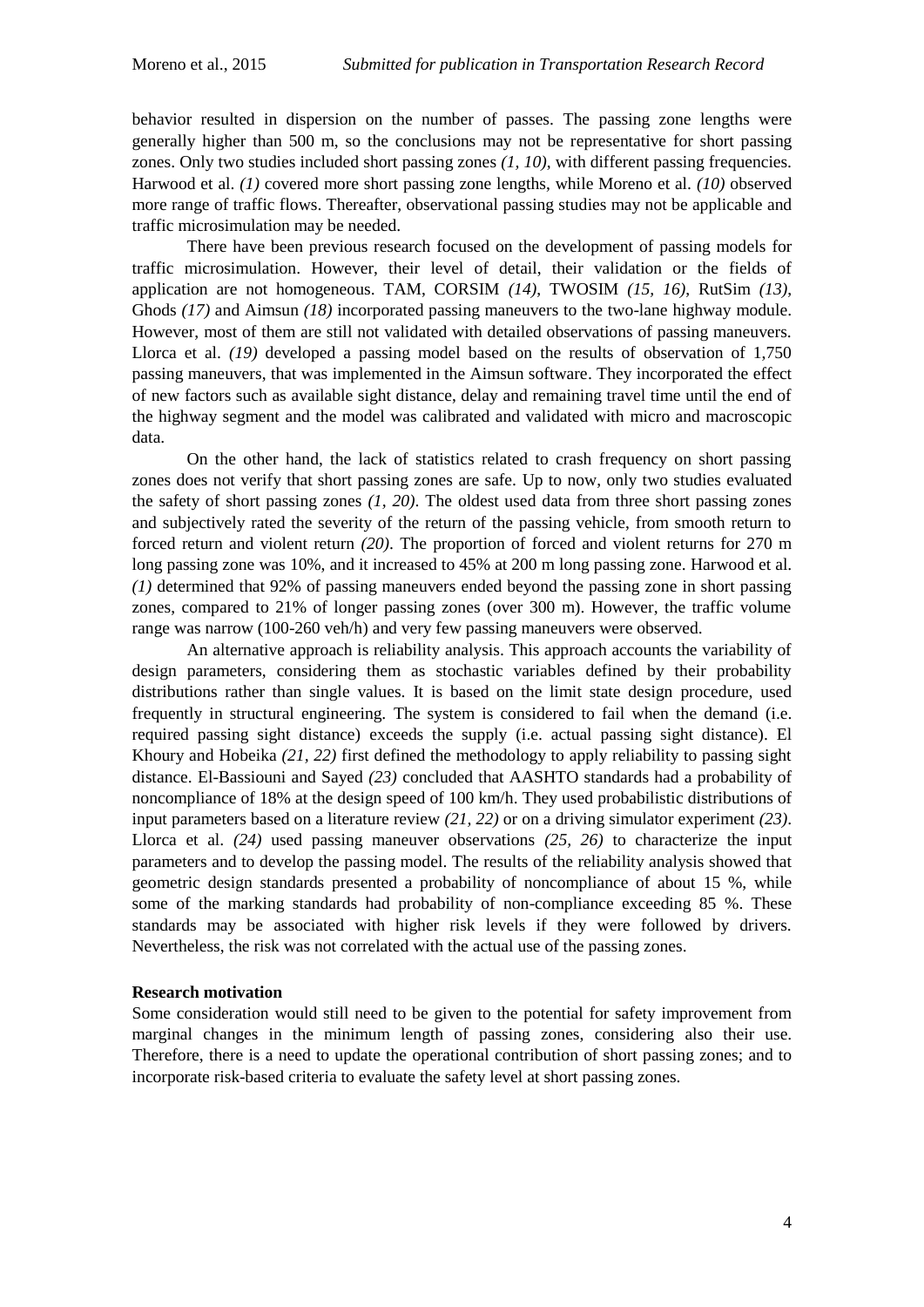# **OBJECTIVES**

The aim of the study is to develop design and marking criteria for minimum passing zone length based on both operational and safety impacts. The specific objectives are:

- Evaluate the contribution of short passing zones to the operational efficiency of a twolane highway.
- Determine minimum passing zone lengths accounting their use and safety.

# **OPERATIONAL CONTRIBUTION OF SHORT PASSING ZONES**

The methodology and the results of this part were based on a new passing maneuver model. The model is part of the microsimulation software Aimsun, and was developed, calibrated and validated using passing maneuver field data *(19)*. The model was applied to more than 39,000 directional scenarios varying: passing zone length; traffic volume; entry percent of followers; and, replications. The passing model, case study scenarios and results will be described on the following sections.

## **Passing model in Aimsun**

This section will summarize the passing model in Aimsun. Further details can be found in Llorca et al. *(19)*.

Passing is a complex task involving several driver decisions. Passing process is explained usually as a three-step process *(14, 27)*, starting when a vehicle enters in a platoon behind a slower vehicle:

- Passing desire, which considers driver's option to pass or to follow a slower vehicle without passing it.
- Passing decision, affecting driver's gap acceptance or rejection.
- Passing execution, affecting passing maneuver completion or abort.

The possibility to pass is considered at any simulation step for the vehicles that are in queue. A vehicle that cannot reach its desired speed is considered to be in a queue. The following subsections explain in detail the three passing stages.

## Passing desire

The desire to pass depends on four variables: time spent following (*delay*), difference between desired speed and actual speed (*dV*), rank in the queue (*rank*) and remaining travel time to the end of the highway segment (*remaining time*).

Initially, for little *dV* the driver would accept the delay without desire to pass (*mindV*); while over a maximum  $dV$  threshold the pass will be desired independently of the delay (*maxdV*). Between those scenarios, increasing the delay will reduce the threshold that would make a driver desired to pass [\(Figure 1\)](#page-6-0).

The probability of a driver to desire passing is also dependent on the position on the queue (*rank*) and the remaining travel time on the two-lane highway [\(Figure 1\)](#page-6-0). Both effects reflect an observed behavior of reduced passing desire if there was more than one vehicle to be passed *(28)* and reduced passing frequency at passing zones close to the end of a two-lane highway.

If passing is desirable, the following gap is reduced by applying a car following factor to the Gipps model.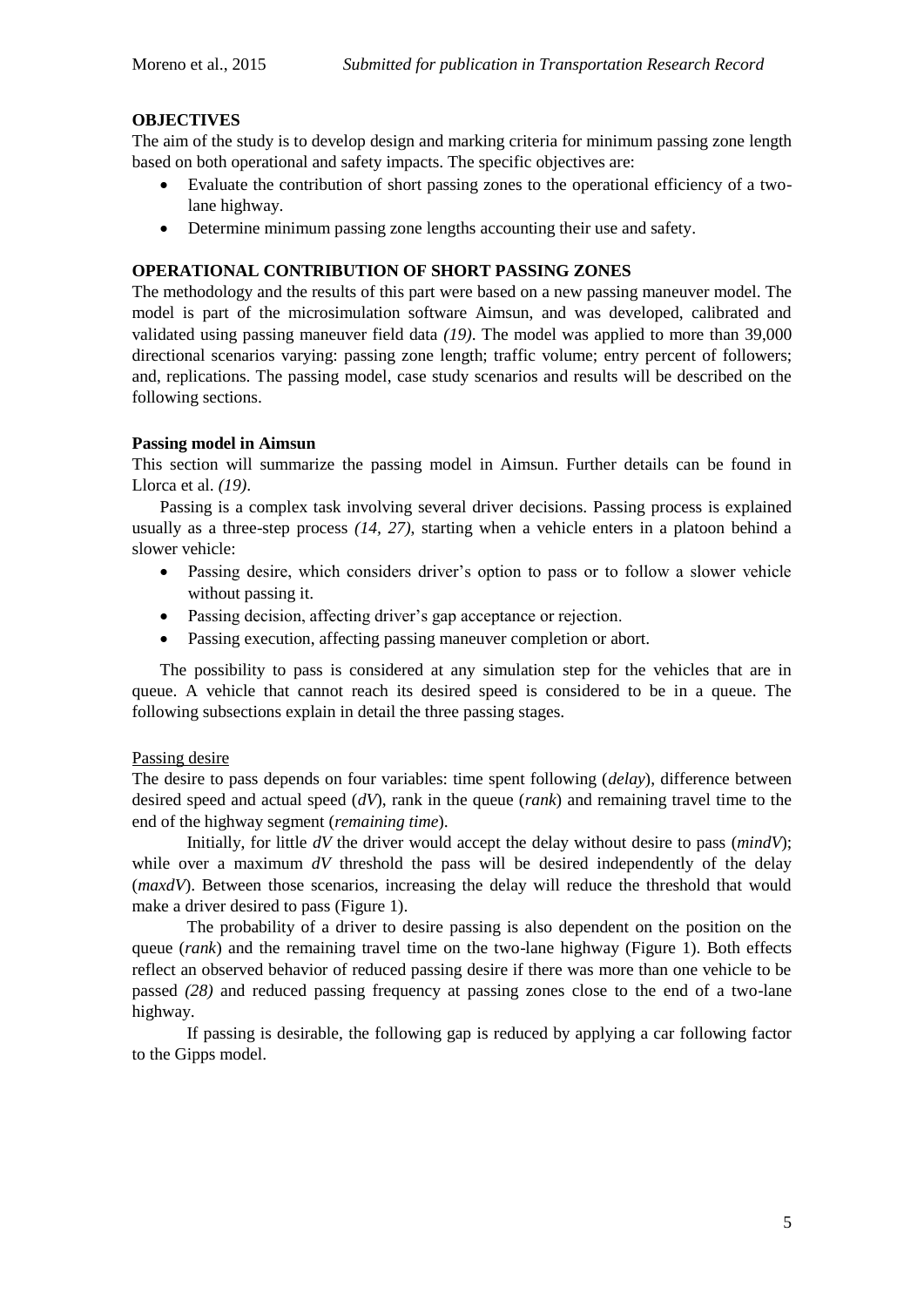

<span id="page-6-0"></span>**Figure 1. Passing desire in Aimsun software**

## Passing decision

Once passing is desired, the driver would decide whether to pass or not. The decision to pass includes various steps:

- 1. Verification that no-solid lines forbids passing maneuver.
- 2. Verification whether other vehicles are currently passing the leading vehicle. In this case, it takes into account whether simultaneous passing maneuver is allowed (*maxsimul* equal to 1 or over 1) and whether the delay between simultaneous passing maneuver is respected (*delaysimul*) or not.
- 3. Gap acceptance process, if the result of previous steps was positive.

Gap acceptance decision represents the comparison between available gap and required gap, which is evaluated at every simulation step. For this calculation (and later, during passing execution) it is assumed that passing vehicle maintains a constant acceleration until it reaches its desired speed, and after this point, it maintains a constant speed.

The possibility of exceeding the desired speed during passing (named passing vehicle enhanced speed, equal to the desired speed multiplied by the factor *PVSE* – passing vehicle speed enhancement) is considered. Those vehicles that have a *dV* under the passing vehicle speed enhancement threshold *PVSEth* would require a little extra speed to complete the maneuver while higher speed differences would be enough to complete the maneuver without speeding.

To evaluate the passing decision, the following variables are calculated:

• Passing time (*PT*): duration of the maneuver in the current conditions.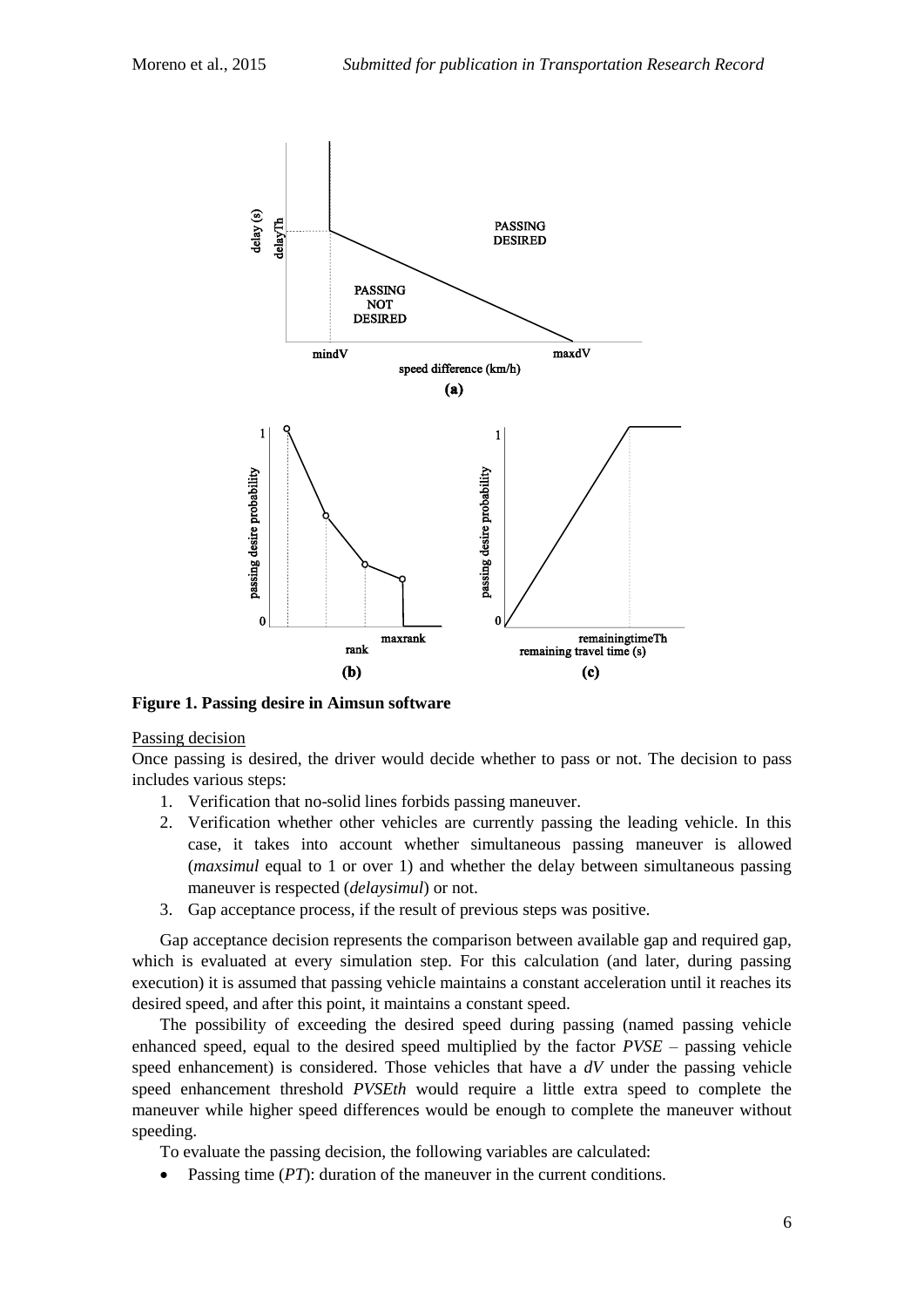- $\bullet$  Time to collision with the closest oncoming vehicle (*TC*). In case there is no oncoming vehicle, or it is located further away than the available sight distance at the position of the subject vehicle, an equivalent fictitious vehicle is located at the visibility edge. The observations indicated a higher passing frequency on sight distance-limited situations compared to oncoming vehicle-limited maneuvers *(29)*. As a consequence, the *SDfactor* was included. It generates an equivalent *TC* for cases without oncoming vehicles, multiplying the available sight distance by the *SDfactor*.
- Time to the end of passing zone (*TS* time to sign): time to no-passing zone marking.

A passing gap is accepted if *PT* plus a safety margin (random variable different for each driver) is less than *TC*, and if *PT* is less than *TS*.

## Passing execution

Once a gap is accepted, the vehicle accelerates and starts changing to the left lane. The feasibility of passing maneuvers is re-evaluated at every simulation step during the passing maneuver. An additional variable is calculated:

 Abort time (*AT*): is the time the passing vehicle requires to decelerate and return to its own lane without have passed the impeding vehicle.

Depending on the relation between *PT, AT, TC* and *safety margin*, four cases are possible:

- 1. The maneuver is not completed (*PT*>0) and there is no risk of collision  $(PT+sqrt$ gramargin < TC): continue passing.
- 2. The maneuver is not completed (*PT>0*), there is a risk of collision (*PT+safetymargin ≥ TC*) and the critical point has not been reached (*PT>AT*): abort maneuver.
- 3. The maneuver is not completed ( $PT>0$ ), there is a risk of collision ( $PT+s$ *afetymargin*  $\geq$ *TC*) and the critical point has been reached (*PT≤AT*):
	- a. The risk is not immediate: *TC>2·Reactiontime*: continue acceleration to complete the maneuver, exceeding desired speed or enhanced speed if necessary.
	- b. The risk is immediate: *TC≤2·Reactiontime*: continue acceleration to complete the maneuver, exceeding desired speed or enhanced speed if necessary, and forcing impeding vehicle to decelerate.
- 4. The maneuver is completed (*PT*=0).

# **Calibration and validation of the Aimsun model**

The Aimsun model was calibrated using microscopic and macroscopic data.

Two instrumented vehicles (passenger car and truck) collected in-detail data of 460 maneuvers during 26 h, on more than 90 passing zones located on 8 road segments *(25, 26)*. This data was used to characterize the following microscopic variables affecting passing decision and execution:

- Passing time (*PT*)
- Number of impeding vehicles
- Impeding vehicle average speed (*Vi)*
- Passing vehicle average speed (*Vp*)
- Passing vehicle instant speeds at the starting and at the ending point of the maneuver (*Vpstart, Vpend*)
- Opposing flow gap (*gap*)
- Safety margin between the end of the maneuver and the time when passing and oncoming vehicle crossed *(safetymargin*)

The parameters affecting passing decision and execution were calibrated. The comparison between simulated and observed passing time and passing vehicle speed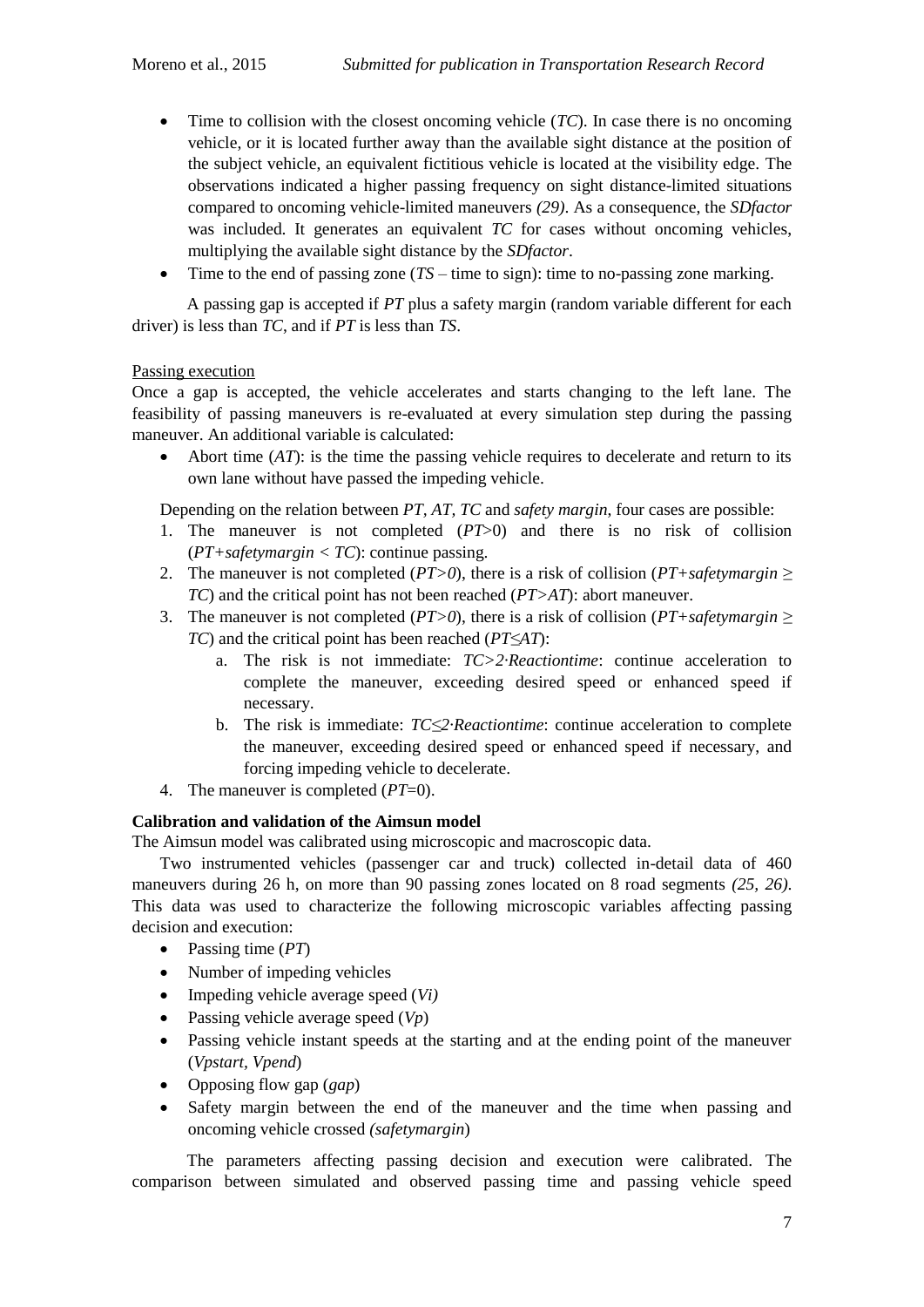distributions facilitated the selection of the car following reduction factor and the passing vehicle speed enhancement. The *RCF* factor was equal to 0.65, while *PVSE* was equal to 1.1 and *PVSEth* equal to 15 km/h. It means that vehicles travelling less than 15 km/h under their desired speed reach during passing a speed 10% higher than their desired speed.

Simulated and observed gap acceptance processes were compared using two probit binary choice models. This leaded to an 18.6 s average critical gap, and facilitated the selection of the *safetymargin* distribution. This variable was normal distributed, with a 5 s mean and a 3 s standard deviation. A minimum safety margin of 1 s was set according to the lower values in the observations. The higher probability of acceptance of sight distance-limited gaps resulted in a 1.75 *SDfactor*. It means that, for example, a sight distance gap of 1,750 m has the same probability of acceptance that a 1,000 m oncoming vehicle-limited gap.

A macroscopic calibration was also performed to verify the influence of passes on traffic performance. The macroscopic data were obtained from four passing zones ranging 265 to 1,270 m long, and hourly traffic volumes of 140 vph and 335 vph *(10, 25)*. Macroscopic data of traffic volume, percent followers and number of passing maneuvers characterized the operation of single passing zones. 15 replications of each scenario were performed and provided a 5% maximum relative error in the average 15-min traffic volumes, 15-min percent followers and a 4 passes maximum error, in the average hourly number of passes. In all the scenarios, the quality of the calibration was measured by the root mean square error RMSE of the hourly number of passes, which was minimized to 4.2 passes after the selection of the passing desire parameters (being the observed values within the range from 0 to 51 passes/hour). The values of the model parameters were  $delayth = 240$  s,  $mindV = 10$  km/h and  $maxdV = 35$  km/h.

The calibration was carried out for single passing zones involving simple passing maneuvers. Therefore, the parameters *maxsimul, delaysimul* and *remainingtimeTh* were not considered.

Afterwards, the validation tested the model in four additional passing zones. In this case, the simulation results provided a RMSE equal to 1.6 passes, lower than the obtained in the calibration. This showed the ability of the model to represent a variety of passing zone characteristics.

### **Case study scenarios**

The scenarios evaluated with Aimsun were similar to those studied by Harwood et al. *(1)*, but with wider traffic volume range and more replications per alternative. They involved a 5 km two-lane level, tangent road section, and one passing zone located at the middle of the section. Initially, seven passing zone lengths, from 100 to 400 m, were evaluated. One passing zone length of 500 m was added after the analysis of the first results, consequently, 8 passing zone lengths were considered. The passing zone alternatives were evaluated for 100 to 1,600 veh/h, with steps of 50 veh/h. Consequently, 31 traffic scenarios were generated covering the entire range of traffic volumes. A previous no-passing zone segment of variable length facilitated the generation of traffic streams with a variety of percent followers at the beginning of the segment.

In all cases, the directional split of traffic was 50/50 and only passenger cars were considered. A free-flow speed of 100 km/h was specified, according to the calibration. For each configuration and traffic volume, 15 replicate runs were made with the Aimsun model. The same sequence of replicates was run for each scenario. Due to the symmetrical scenario and traffic demand, both travel directions could be considered.

The Aimsun model provided a total of 44,640 directional scenarios.

#### **Analysis and results**

The preliminary analysis consisted of validating the directional scenario. Percent followers at the beginning of the passing zone was calculated and compared to the percent followers model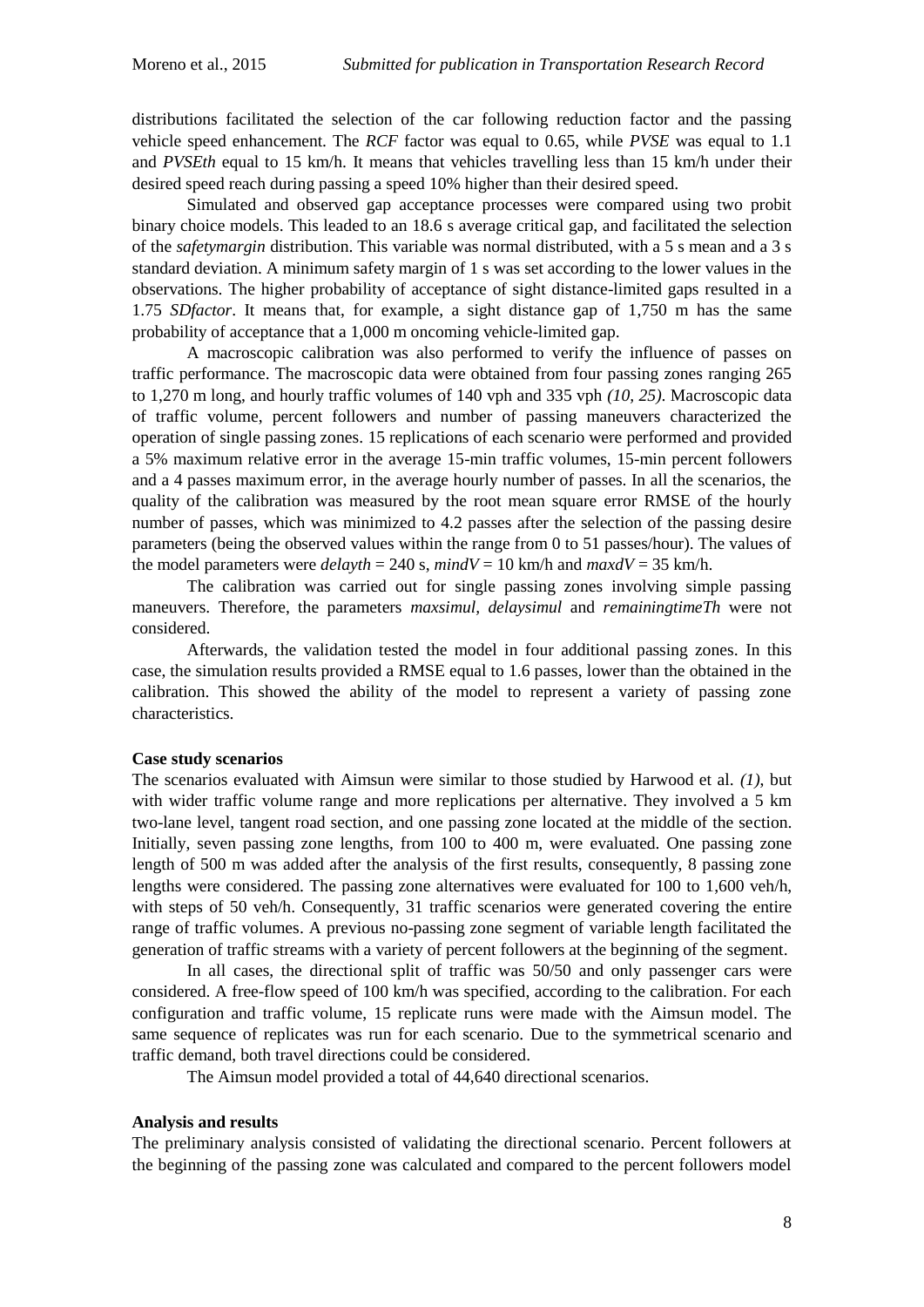*(30)*. This model was developed from observational data used in the calibration. Only the scenarios with a difference lower than 20% were included on the analysis: 41,347.

|                                                        | <b>Traffic</b>    | Passing zone length (m) |              |              |              |              |              |              |              |  |
|--------------------------------------------------------|-------------------|-------------------------|--------------|--------------|--------------|--------------|--------------|--------------|--------------|--|
|                                                        | volume<br>(veh/h) | 100                     | 150          | 200          | 250          | 300          | 350          | 400          | 500          |  |
|                                                        | 100               | 19.3                    | 20.1         | 21.1         | 20.3         | 19.7         | 18.5         | 20.2         | 19.9         |  |
|                                                        | 200               | 35.0                    | 35.5         | 34.7         | 35.4         | 34.7         | 35.8         | 35.1         | 36.5         |  |
|                                                        | 300               | 45.0                    | 45.6         | 45.9         | 45.5         | 45.3         | 43.9         | 45.6         | 46.6         |  |
|                                                        | 400               | 51.8                    | 52.5         | 52.1         | 52.4         | 53.0         | 52.4         | 52.5         | 55.6         |  |
|                                                        | 500               | 58.0                    | 58.1         | 58.4         | 58.4         | 57.9         | 58.0         | 57.6         | 61.9         |  |
|                                                        | 600               | 63.5                    | 62.7         | 63.1         | 63.1         | 63.0         | 63.7         | 63.1         | 66.5         |  |
| <b>Percent time</b>                                    | 700               | 67.5                    | 68.1         | 67.3         | 67.6         | 67.4         | 67.7         | 67.5         | 70.4         |  |
| spent following                                        | 800               | 71.0                    | 71.2         | 71.0         | 70.8         | 70.8         | 71.0         | 71.1         | 74.0         |  |
| (%)                                                    | 900               | 74.4                    | 74.4         | 74.3         | 73.9         | 74.2         | 74.4         | 74.2         | 77.1         |  |
|                                                        | 1000              | 76.9                    | 77.0         | 76.9         | 77.1         | 76.7         | 77.1         | 77.2         | 79.2         |  |
|                                                        | 1100              | 79.4                    | 79.7         | 79.5         | 79.4         | 79.4         | 79.1         | 79.5         | 81.5         |  |
|                                                        | 1200              | 81.3                    | 81.6         | 81.3         | 81.5         | 81.6         | 81.3         | 81.4         | 83.5         |  |
|                                                        | 1300              | 83.2                    | 83.3         | 83.5         | 83.4         | 83.5         | 83.4         | 83.6         | 85.3         |  |
|                                                        | 1400              | 85.1                    | 85.3         | 85.3         | 85.4         | 85.0         | 85.3         | 85.1         | 86.8         |  |
|                                                        | 1500              | 86.8                    | 86.6         | 87.0         | 86.9         | 87.1         | 86.8         | 86.9         | 88.0         |  |
|                                                        | 1600              | 88.5                    | 88.4         | 88.4         | 88.4         | 88.3         | 88.4         | 88.5         | 89.6         |  |
|                                                        | 100               | 98.4                    | 97.9         | 97.7         | 97.7         | 97.9         | 98.0         | 97.8         | 97.7         |  |
|                                                        | 200               | 96.2                    | 95.8         | 96.2         | 96.0         | 96.2         | 95.8         | 96.0         | 95.8         |  |
|                                                        | 300               | 94.5                    | 94.5         | 94.5         | 94.7         | 94.6         | 94.6         | 94.6         | 94.4         |  |
|                                                        | 400               | 93.7                    | 93.5         | 93.6         | 93.5         | 93.5         | 93.4         | 93.6         | 93.0         |  |
|                                                        | 500               | 92.9                    | 92.7         | 92.7         | 92.8         | 92.7         | 92.9         | 92.8         | 92.0         |  |
|                                                        | 600               | 91.9                    | 92.1         | 92.0         | 92.0         | 92.1         | 91.8         | 92.0         | 91.3         |  |
|                                                        | 700               | 91.2                    | 91.1         | 91.2         | 91.2         | 91.3         | 91.3         | 91.4         | 90.6         |  |
| Average travel                                         | 800               | 90.7                    | 90.7         | 90.8         | 90.6         | 90.8         | 90.8         | 90.7         | 90.1         |  |
| speed (km/h)                                           | 900               | 90.1                    | 90.2         | 90.2         | 90.3         | 90.2         | 90.1         | 90.2         | 89.4         |  |
|                                                        | 1000              | 89.7                    | 89.7         | 89.7         | 89.7         | 89.8         | 89.7         | 89.5         | 89.0         |  |
|                                                        | 1100              | 89.3                    | 89.2         | 89.2         | 89.2         | 89.2         | 89.5         | 89.2         | 88.6         |  |
|                                                        | 1200              | 88.9<br>88.5            | 88.8         | 89.0         | 88.9<br>88.4 | 88.9         | 88.9         | 89.1         | 88.2         |  |
|                                                        | 1300              | 88.2                    | 88.5<br>88.0 | 88.3<br>88.0 | 88.0         | 88.4<br>88.1 | 88.5         | 88.4<br>88.1 | 87.8<br>87.3 |  |
|                                                        | 1400<br>1500      | 87.7                    | 87.6         | 87.6         | 87.8         | 87.5         | 88.0<br>87.6 | 87.6         | 87.1         |  |
|                                                        | 1600              | 87.2                    | 87.2         | 87.3         | 87.3         | 87.2         | 87.2         | 87.1         | 86.5         |  |
|                                                        | 100               | 0.0                     | 0.0          | 0.1          | 0.1          | 0.5          | 0.8          | 0.9          | 1.9          |  |
|                                                        | 200               | 0.0                     | 0.0          | 0.0          | 0.3          | 1.2          | 1.9          | 2.0          | 3.3          |  |
|                                                        | 300               | $0.0\,$                 | $0.0\,$      | $0.0\,$      | 0.4          | $1.3\,$      | 2.2          | 2.7          | 5.3          |  |
|                                                        | 400               | 0.0                     | 0.0          | 0.0          | 0.1          | 1.3          | 2.3          | 3.1          | 5.9          |  |
|                                                        | 500               | 0.0                     | 0.0          | 0.1          | 0.4          | 1.5          | 2.1          | 2.8          | 5.4          |  |
|                                                        | 600               | 0.0                     | 0.0          | 0.1          | 0.3          | 1.3          | 2.0          | 2.5          | 6.1          |  |
|                                                        | 700               | 0.0                     | 0.0          | $0.0\,$      | 0.3          | 1.4          | 2.2          | 3.0          | 5.8          |  |
| Passing                                                | 800               | 0.0                     | 0.0          | $0.0\,$      | 0.4          | 0.9          | 1.8          | 2.5          | 5.4          |  |
| frequency                                              | 900               | 0.0                     | 0.0          | $0.0\,$      | 0.2          | 1.1          | 1.9          | 2.4          | 4.8          |  |
| (passes/h)                                             | 1000              | 0.0                     | 0.0          | 0.1          | 0.2          | 1.1          | 1.4          | 1.9          | 4.5          |  |
|                                                        | 1100              | 0.0                     | 0.0          | $0.0\,$      | 0.2          | 0.9          | 1.0          | 2.0          | 3.5          |  |
|                                                        | 1200              | 0.0                     | 0.0          | $0.0\,$      | 0.2          | 0.8          | 1.5          | 1.5          | 3.6          |  |
|                                                        | 1300              | 0.0                     | 0.0          | 0.1          | 0.3          | 0.6          | 0.7          | 1.5          | 3.3          |  |
|                                                        | 1400              | 0.0                     | 0.0          | 0.1          | 0.1          | 0.5          | 0.8          | 1.1          | 2.7          |  |
|                                                        | 1500              | 0.0                     | 0.0          | $0.0\,$      | 0.1          | 0.5          | 0.7          | 0.9          | 2.4          |  |
|                                                        | 1600              | 0.0                     | 0.0          | 0.0          | 0.1          | 0.6          | 0.6          | 0.9          | 2.1          |  |
| Note: 100 veh/h steps are shown to simplify the table. |                   |                         |              |              |              |              |              |              |              |  |

<span id="page-9-0"></span>**Table 2. Results of Aimsun simulations for short passing zones**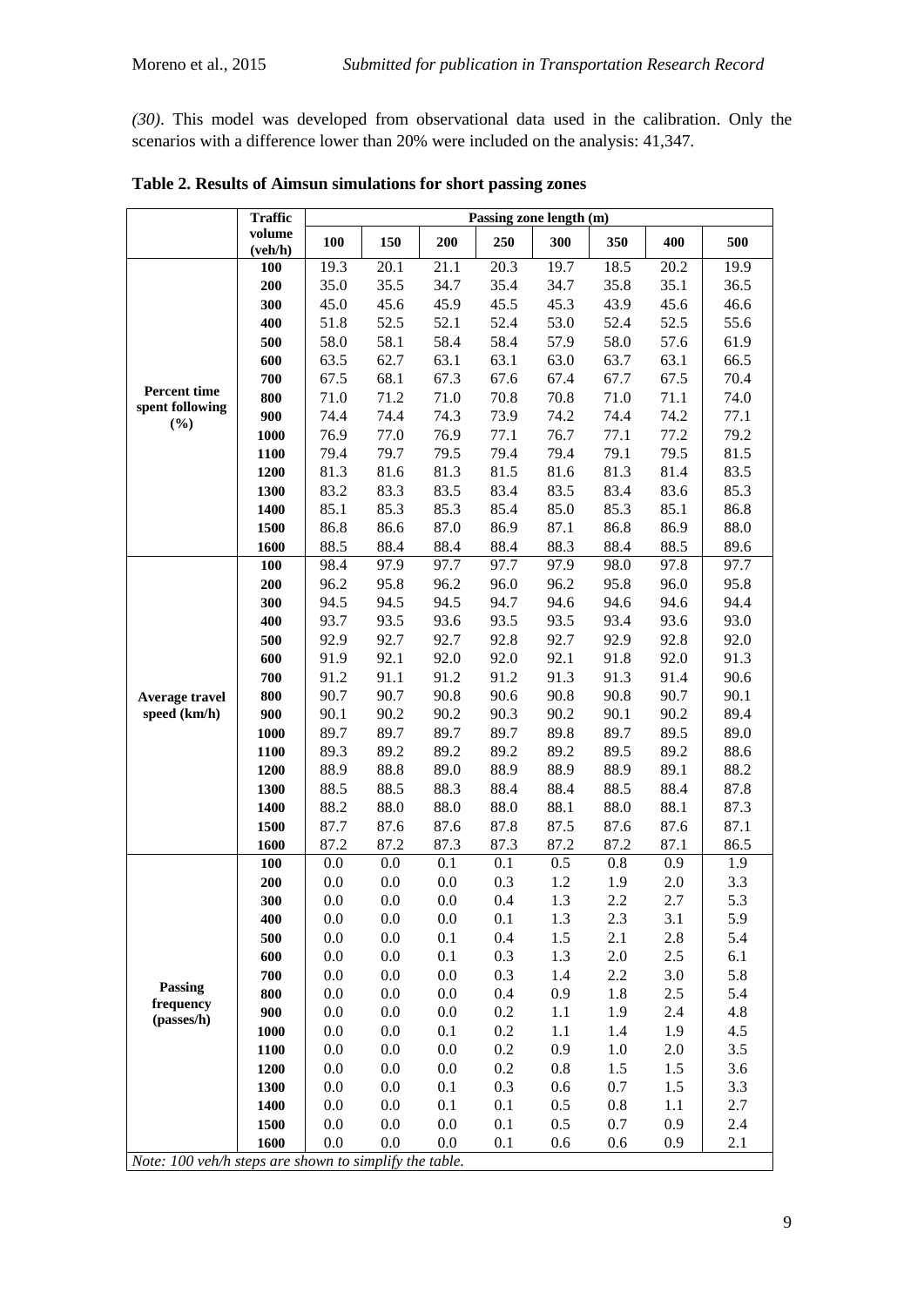[Table 2](#page-9-0) presents the traffic performance measures from the Aimsun simulation model results. Average travel speed, percent time spent following and passing frequency were evaluated. Percent time spent following and average travel speed showed only normal fluctuations as they are slightly affected by the progressively longer passing lanes, primarily because of the large percentage of no-passing zones of the scenarios (92-98% NPZ). The results are similar to Harwood et al. *(1)*. Passing maneuvers begin to occur when the passing zone length reaches 150 m and passing frequencies increase as the passing zone length increases. The simulation results show similar number of passes than the field data for the same traffic conditions, and slightly lower than Harwood et al *(1)*, who reported a maximum of 2 passes/hour with 300 m passing zone length with 5% of trucks. It should be noted that their conclusions are based on the initial calibration from TAM that was performed with data from the 70's and the vehicles' performance may have changed along these decades. Moreover, their scenarios included 5% of trucks that would increase the percent followers and therefore the demand for passing and number of passing maneuvers.

Overall, the results confirm that passing zones shorter than 200 m do not contribute to the traffic operational efficiency and that they start being efficient from 250 m, for design speed of 100 km/h. They also depended on the directional traffic volume.

The expected number of passes was statistically modeled depending on the passing zone length and the directional traffic volume. Given that passes are nonnegative integer values, the variable was modeled as a Negative Binomial regression model. The assumptions of the model (nonnegative integer values, conditional means not equal to the conditional variances) were fulfilled. The likelihood ratio test indicated that the response variable is over-dispersed. The best fit model is shown in [Table 3](#page-10-0) and Equation 1. The correlation between the simulations results and the predicted values of the model is 51.6 %, while the McFadden's Pseudo R-Squared is 45.7 %. This can suggest the predictive ability of the model.

| Coefficient                                                                            | Estimate      | <b>Standard Error</b> | z value  |                    |  |  |  |
|----------------------------------------------------------------------------------------|---------------|-----------------------|----------|--------------------|--|--|--|
| (Intercept)                                                                            | $-4.00E + 01$ | 7.64E-01              | $-52.35$ | $< 2e - 16***$     |  |  |  |
| log(Vd)                                                                                | 8.40E-01      | 5.92E-02              | 14.19    | $\leq 2e-16^{***}$ |  |  |  |
| log(PZ)                                                                                | $6.18E + 00$  | 8.43E-02              | 73.28    | $< 2e-16***$       |  |  |  |
| Vd:PZ                                                                                  | $-5.07E-06$   | 2.28E-07              | $-22.27$ | $\leq 2e-16***$    |  |  |  |
| Significance codes: $0$ '***' $0.001$ '**' $0.01$ '*' $\overline{0.05}$ '.' $0.1$ ' '1 |               |                       |          |                    |  |  |  |
| Null deviance $= 34967$ on 41346 degrees of freedom                                    |               |                       |          |                    |  |  |  |
| Residual deviance = $18982$ on 41343 degrees of freedom                                |               |                       |          |                    |  |  |  |
| Theta (Overdispersion parameter) = $0.2205$ (Standard error = 0.0036)                  |               |                       |          |                    |  |  |  |

<span id="page-10-0"></span>**Table 3. Summary of the negative binomial regression analysis for passing frequency**

$$
NP = V_d^{0.84} \cdot PZL^{6.18} \cdot e^{-4.00 - 5.07E - 6 \cdot V_d \cdot PZL}
$$

Equation 1

Where:

- *NP* is the estimated average number of passing maneuvers (passes/h).
- *Vd* is the directional traffic volume (veh/h).
- *PZL* is the passing zone length (m).

[Figure 2](#page-11-0) shows the expected number of passes depending on passing zone length and traffic volume, applying Equation 1. The number of passes increases as the passing zone length increases. No passes are expected for passing zones shorter than 200 m. From 250 m, the passing zone starts being efficient, and the highest variation on the number of passes is around 400 m. The results also depended on the traffic volume: an optimum traffic volume maximized the number of passes and, from that value, the number of passes decreased as the gaps on the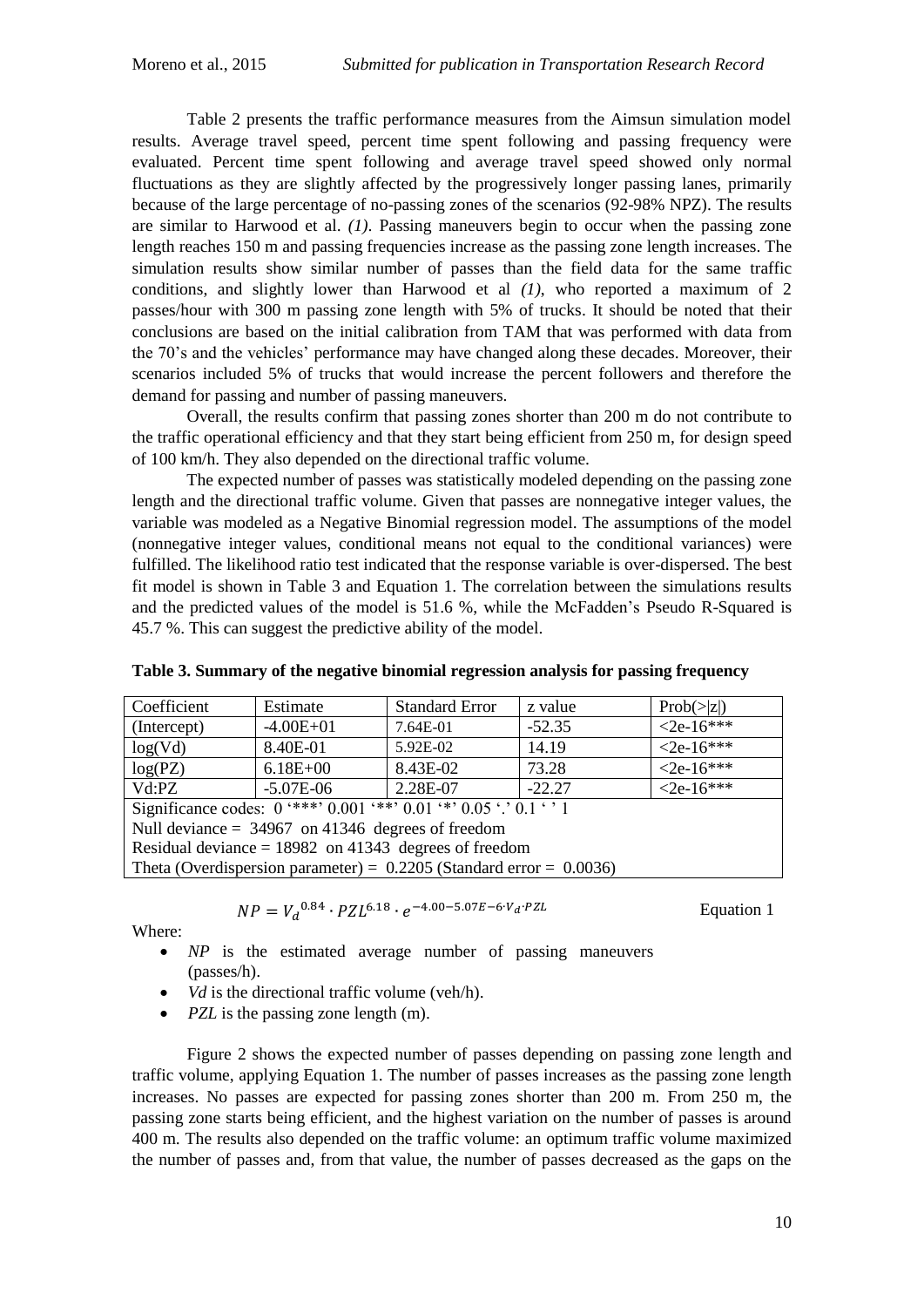opposing stream are shorter. The highest number of passes was expected for traffic volumes between 300 and 600 veh/h, similar to the results from Moreno et al *(10)*.



<span id="page-11-0"></span>**Figure 2. Expected number of passes depending on passing zone length and traffic volume**

#### **ANALYSIS OF NO-PASSING ZONES VIOLATION**

The second part of the study summarizes the results from the reliability analysis by Llorca et al. *(24)*. The target of reliability analysis is to determine if the probability that a design element is within the acceptable limits (i.e. passing zone length (*PZL*) is higher than the required passing distance (*PD*). Therefore, the performance function is the difference between the system supply and the system demand (Equation 2). The probability of non-compliance is the probability of the demand exceeding the supply (Equation 3).

$$
G = PZL - PD
$$
 Equation 2  
 
$$
Pnc = P (G < 0) = \int_{G(X) < 0} f(x) dx
$$
 Equation 3

Where:

- *PZL* is the passing zone length (m).
- *PD* is the required passing distance (m).
- *Pnc* is the probability of non-compliance.
- $f(x)$  is the density function of *G*.

The required passing distance was modelized using field data. It was a function of impeding vehicle speed, passing and impeding vehicle length, acceleration rate, etc., assuming that the passing vehicle accelerates with constant rate during the entire passing time. The parameters' distributions were used instead of only conservative percentiles. The integral of Equation 3 was solved using Monte Carlo Simulation and First Order Reliability Method. The results provided the probability of non-compliance of the range of passing zone lengths simulated before [\(Figure 3\)](#page-12-0).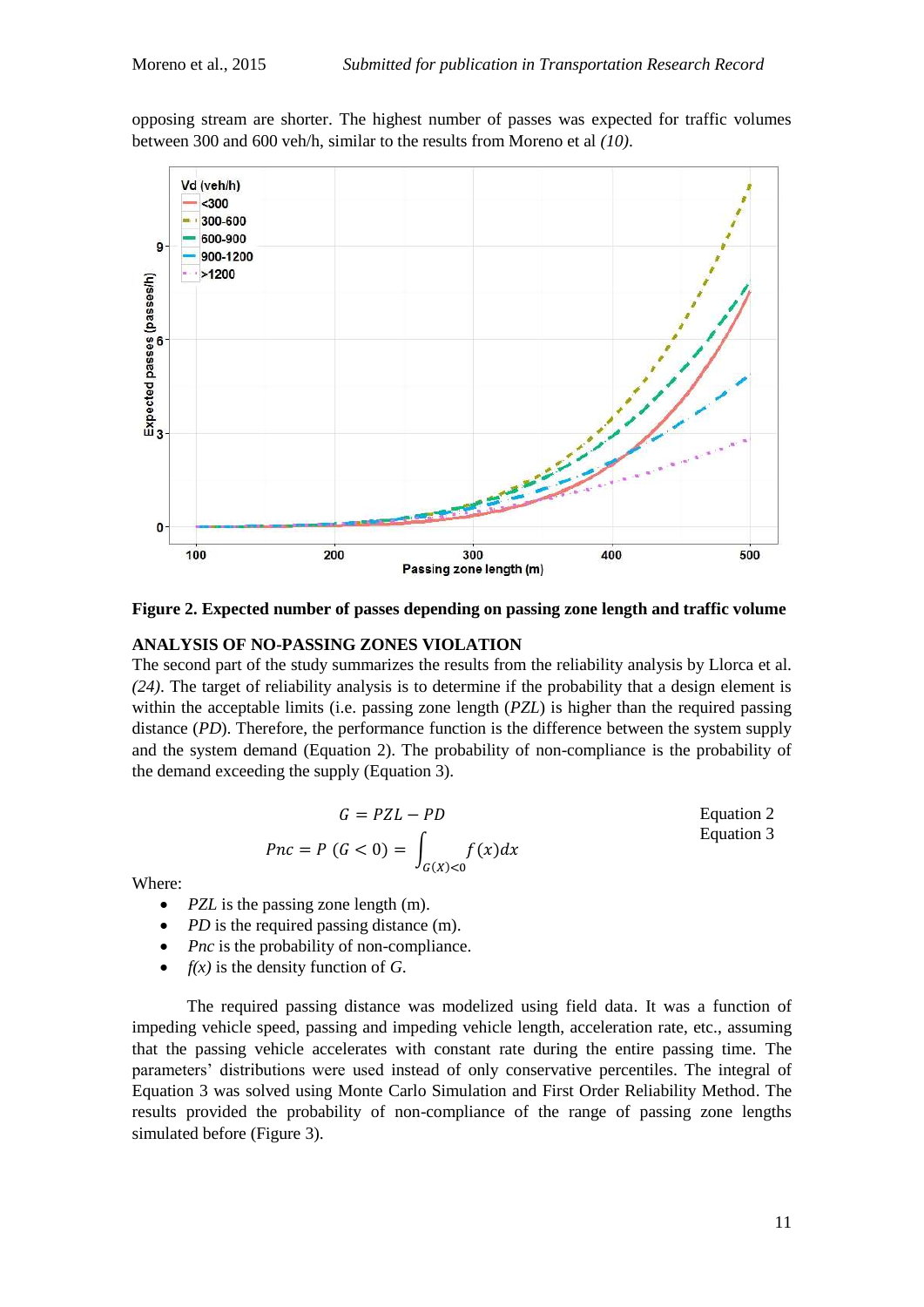

<span id="page-12-0"></span>**Figure 3. Probability of non-compliance depending on passing zone length**

This probability corresponds to the probability that a passing maneuver is longer than the passing zone, and was close to the 100 % for zones under 150 m long and below 5 % over 400 m long. This suggested the risk associated to a certain passing zone length, without considering the expected frequency of passing maneuvers in that passing zone. The complete analysis can be found in Llorca et al *(24)*.

#### **DETERMINATION OF THE MINIMUM PASSING ZONE LENGTH**

Establishing the minimum passing zone length should consider both operational and safety effects. To do so, we multiplied the expected number of passing maneuvers and the probability of non-compliance. This new variable quantifies the maneuvers that required a longer passing zone to be completed: the expected number of non-compliant passing maneuvers per hour. This variable can be a potential surrogate safety measure. It should be noted that the non-compliant maneuvers are not associated to collisions between passing and opposing vehicles: they indicate how many maneuvers are completed beyond the marked passing zone.

The value depends on both passing zone length and traffic volume [\(Figure 4\)](#page-13-0). The number of non-compliant maneuvers is higher for medium traffic flows (between 300 and 900 veh/h) because of the higher number of passing maneuvers. On the other hand, increasing the length of the short passing zones is not always positive. This initial hypothesis (lengthen the passing zone would be safer) can be rejected if minimum passing zone length standard was under 250-300 m.

A maximum number of non-compliant maneuvers can be observed. The maximum depended on the traffic volume and was between 275 m (high traffic volume) and 350 m (low traffic volume). Therefore, the minimum passing zone length should be increased to a minimum of 275-350 m, depending on the traffic volume.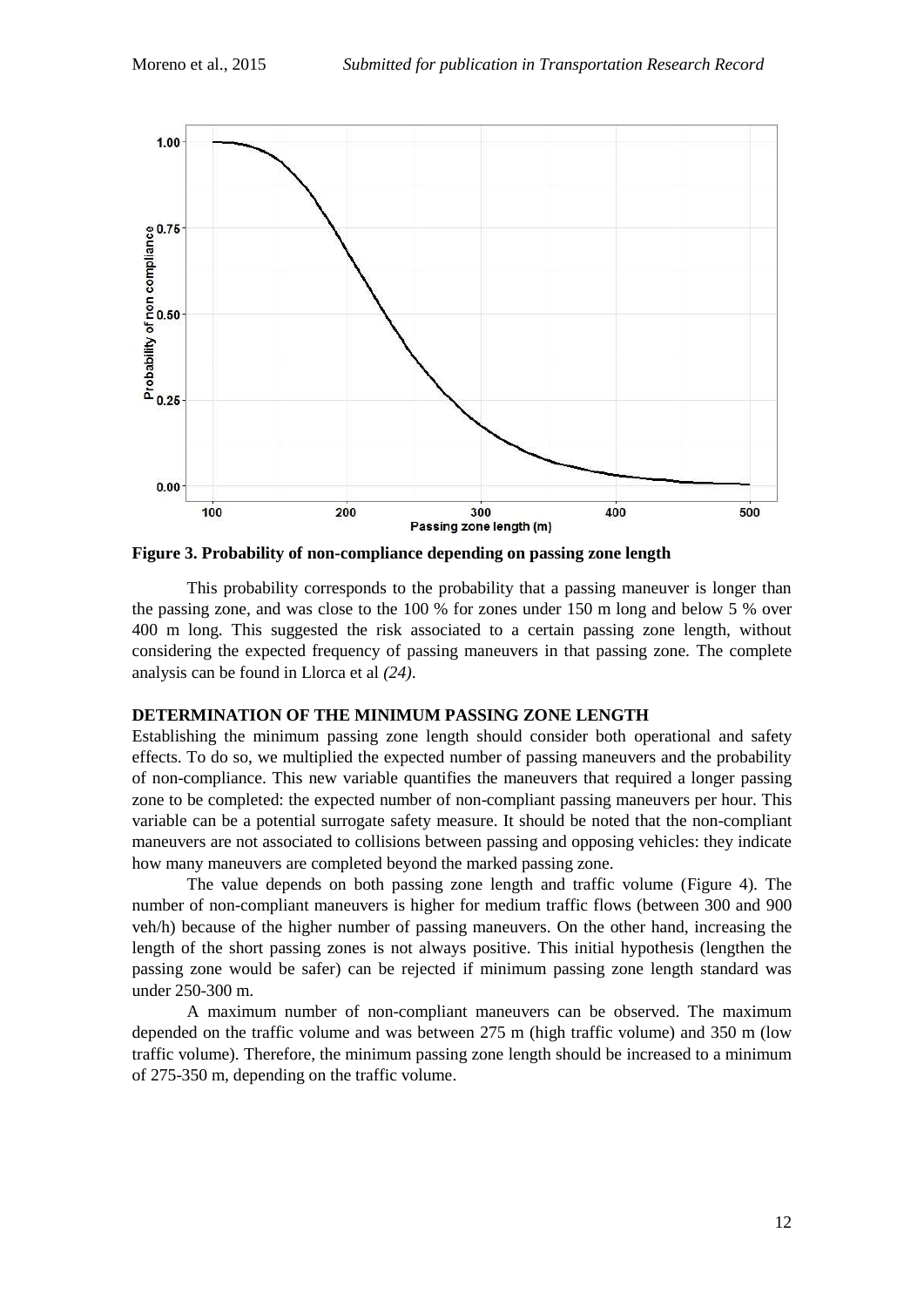

<span id="page-13-0"></span>**Figure 4. Expected number of non-compliant passing maneuvers depending on passing zone length and traffic volume**

However, those passing zones provided the highest number of maneuvers completed beyond the passing zone. Consequently, this strict minimum passing zone should be increased a little to accommodate more complete passing maneuvers. The exact value must be determined by the practitioner, depending on the range of expected hourly volumes along the road and the level of risk willing to take.

The results indicate that higher traffic volumes do not warrant a longer minimum passing zone than low traffic volumes. This conclusions may seem counter-intuitive because a passing maneuver that goes beyond the minimum passing zone would have a higher likelihood of causing a collision in high traffic volumes than low traffic volumes. This hypothesis is true only if driver's passing decision is the same with and without oncoming vehicles. However, observations indicate that, for the same available gap, passing maneuvers are less frequent when an oncoming vehicle is present. The passing model in Aimsun replicates this behavior and adjust the available sight distance if there is any oncoming vehicle, using the *SDfactor*.

Consequently, the higher likelihood of causing a collision in high traffic volumes, where the majority of passing maneuvers are limited by oncoming traffic, is considered in the defined variable; as exposure influences on the percentage of oncoming-vehicle limited passing maneuvers and reduces accordingly the number of passing maneuvers.

#### **CONCLUSIONS AND RECOMMENDATIONS**

The present study evaluated the use and safety of short passing zones on two-lane highways to determine geometric design and marking criteria for minimum passing zone length. The operational contribution of short passing zones was obtained using microsimulation. The Aimsun software was calibrated and validated with microscopic and macroscopic field data from Spanish two-lane highways. More than 44,000 directional scenarios were generated varying the length of the passing zone, traffic volume and replications. The basic scenario replicated the scenarios on which were based the current US design and marking criteria. Only balanced flows were considered, as they were the most common during the observations. On the other hand, a previous reliability analysis was applied to determine the probability that the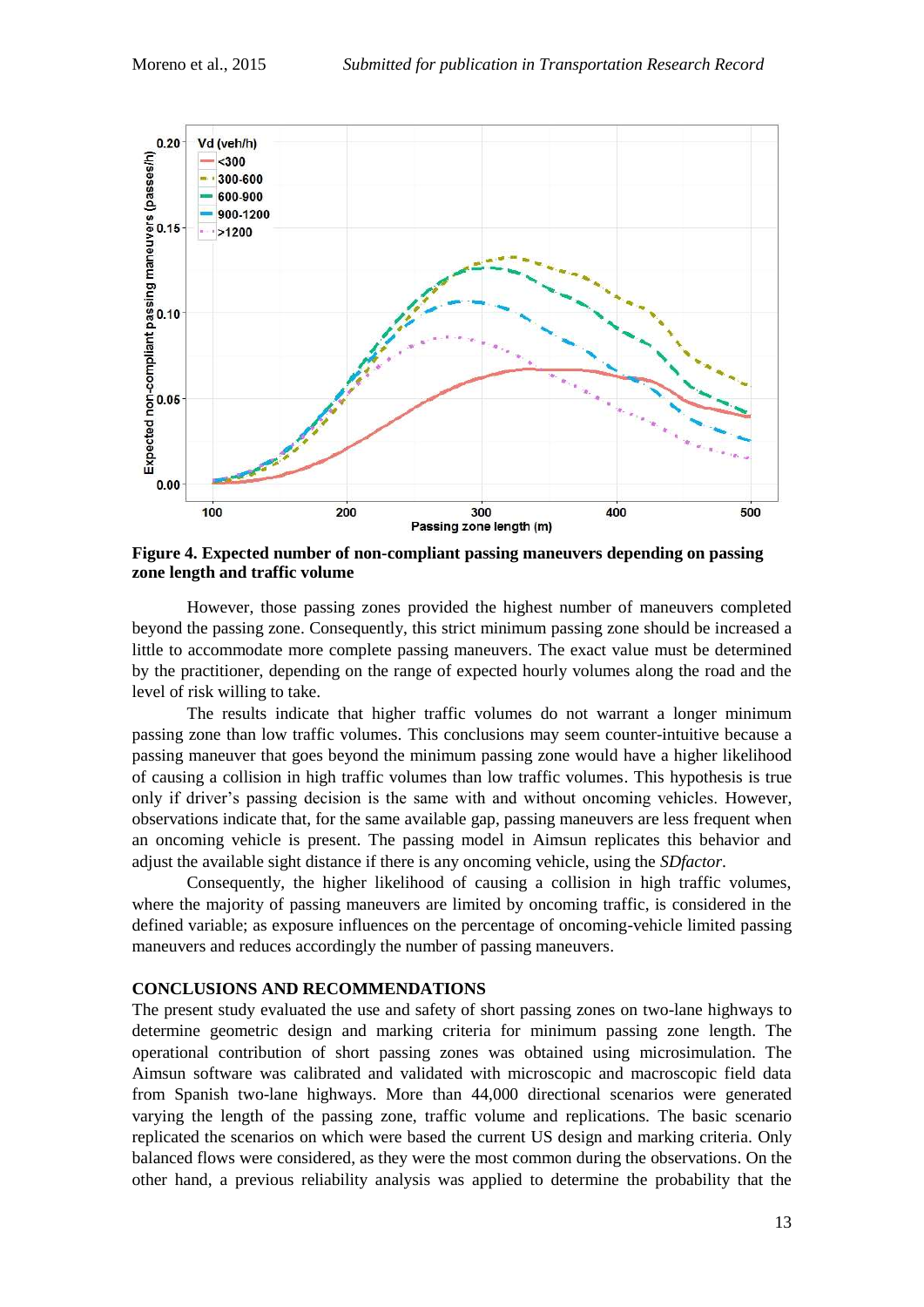passing zone length is lower than the required passing distance. This analysis accounts the variability of design parameters. The passing model was developed using 1,750 observed passing maneuvers in Spain.

The main conclusions of the study are:

- Passing zones shorter than 250 m do not contribute to the operational efficiency of twolane roads.
- The expected number of non-compliant passing maneuvers was defined. This new variable quantifies the number of passes that are completed after the passing zone, depending on the passing zone length and traffic volume. It can be used as surrogate safety measure.
- The expected number of non-compliant passing maneuvers is maximum for passing zones between 275 and 350 m long. One passing zone longer than the current minimum (i.e. 300 m) can produce more non-compliant passing maneuvers than the current minimum (i.e. 240 m).
- Considering a maximum number of non-compliant passing maneuvers, the minimum passing zone could be established based on the traffic volume.

Based on the results of the study, we recommend increasing the minimum lengths of the passing zone indicated in both *Green Book* and *MUTCD* (120-240 m). The minimum passing zone length should be at least 350 m for low traffic volumes, 300 m for medium traffic volumes and 275 m for high traffic volumes; so the new minimum passing zone assures that from that length, the number of completed passes increases. These results are based on 50/50 directional split, 100 km/h design speed and 100% passenger cars. Balanced flows are the most common conditions on the Spanish rural highways. On the other hand, the presence of trucks would increase the number of passing maneuvers and therefore the number of non-compliant passing maneuvers, which may increase little the new minimum passing zone length.

The exact minimum passing zone length would be determined by the practitioner, depending on the expected range of hourly volumes along the road and the level of risk willing to take. For reference, these values could vary between 300 and 400 m, depending on the expected hourly volumes, for 100 km/h design speed and level terrain. Therefore, the methodology and results of the study can be directly applied by researchers and practitioners, for those conditions. Nevertheless, the authors acknowledge that further research is needed to evaluate the impact of terrain type, design speed or directional split. Moreover, alternative scenarios and performance measures to the ones used by Harwood et al. and the authors could be considered.

# **REFERENCES**

1. Harwood, D. W., D. K. Gilmore, and K. R. Richard. Passing Sight Distance Criteria for Roadway Design and Marking. *Transportation Research Record: Journal of the Transportation Research Board*, Vol. 2195, 2010, pp. 36–46.

2. Ministry of Public Works. *Instrucción de Carreteras 3.1 IC: Trazado*. 2000.

3. Ministry of Public Works. *Instrucción de Carreteras 8.1 IC: Señalización horizontal*. 1987.

4. American Association of State Highway and Transportation Official. *A Policy on Geometric Design of Highways and Streets, fifth edition*. Washington DC (US), 2004.

5. American Asscoiation of State Highway and Transportation Official. *A Policy on Geometric Design of Highways and Streets, 6th Edition*. 2011.

6. Federal Highway Administration. *Manual on Uniform Traffic Control Devices*. 2009.

7. Glennon, J. C. New and improved model of passing sight distance on two-lane highways. Transportation Research Record, 1195, 1988, pp. 132–137.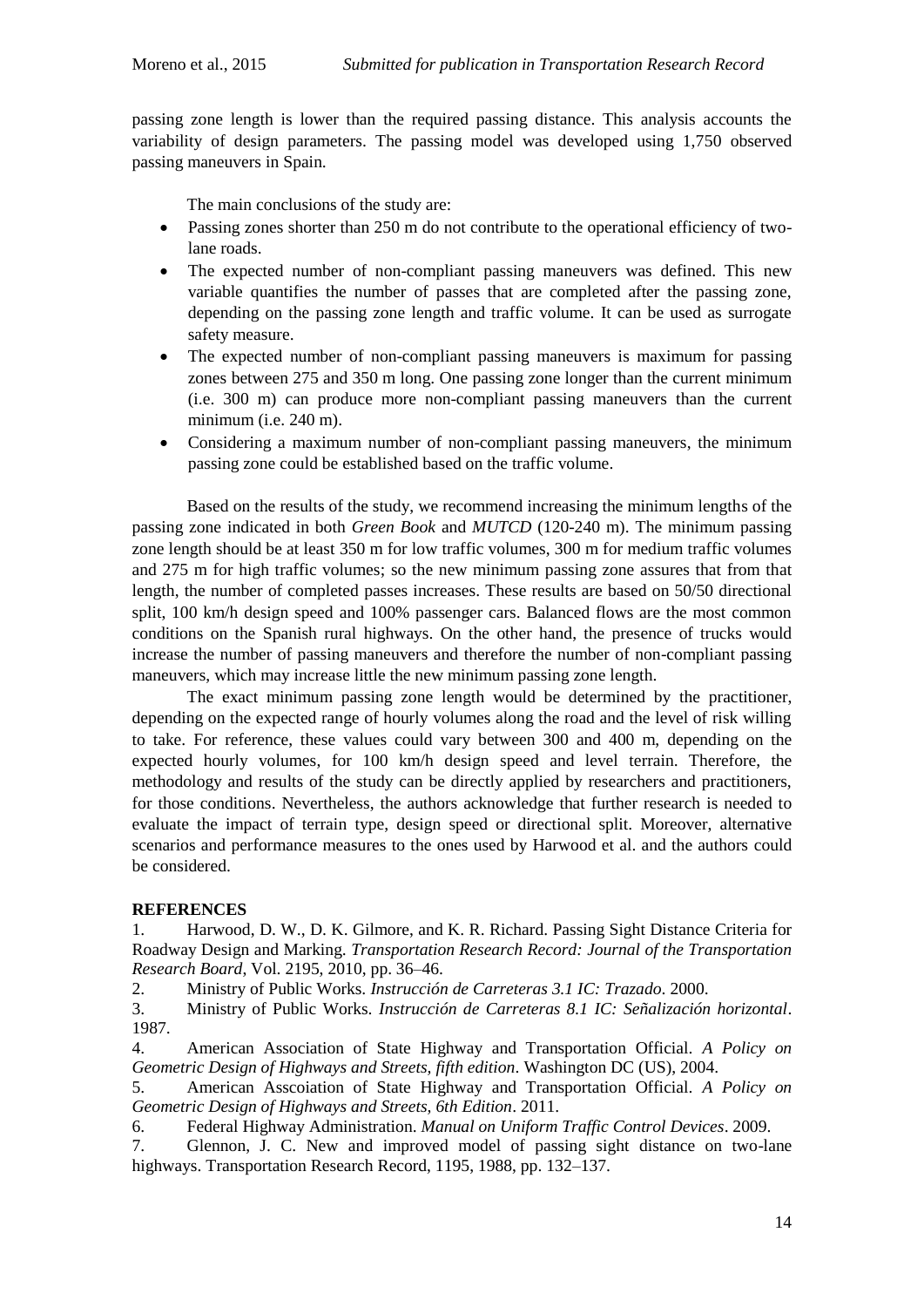8. Hassan, Y., S. M. Easa, and A. O. A. El Halim. Passing sight distance on two-lane highways: Review and revision. *Transportation Research Part A: Policy and Practice*, Vol. 30, No. 6, Nov. 1996, pp. 453–467.

9. Harwood, D. W., A. D. May, L. B. Anderson, L. Leiman, and A. R. Archilla. *Capacity and quality of service of two-lane highways. Publication NCHRP Project 3-55*. 1999.

10. Moreno, A. T., C. Llorca, A. Garcia, and A. M. Perez. Operational Effectiveness of Passing Zones Depending on Length and Traffic Volume. *Transportation Research Record: Journal of the Transportation Research Board*, Vol. 2395, 2013, pp. 57–65.

11. Kaub, A. R. Passing Operations on a Recreational Two-lane, Two-way Highway. *Transportation Research Record: Journal of the Transportation Research Board*, Vol. 1280, 1990, pp. 156–152.

12. Romana, M. Passing Activity on Two-Lane Highways in Spain. *Transportation Research Record: Journal of the Transportation Research Board*, Vol. 1678, 1999, pp. 1–6.

13. Hegeman, G., A. Tapani, and S. Hoogendoorn. Overtaking assistant assessment using traffic simulation. *Transportation Research Part C: Emerging Technologies*, Vol. 17, No. 6, Dec. 2009, pp. 617–630.

14. Li, J., and S. S. Washburn. Implementing Two-lane Highway Simulation Modeling into CORSIM. *Procedia - Social and Behavioral Sciences*, Vol. 16, Jan. 2011, pp. 293–305.

15. Kim, J., and L. Elefteriadou. Estimation of Capacity of Two-Lane Two-Way Highways Using Simulation Model. *Journal of Transportation Engineering*, Vol. 136, No. 1, Jan. 2010, pp. 61–66.

16. Dey, P. P., S. Chandra, and S. Gangopadhyay. Simulation of Mixed Traffic Flow on Two-Lane Roads. *Journal of Transportation Engineering*, Vol. 134, No. 9, Sep. 2008, pp. 361– 369.

17. Ghods, A. H., and F. F. Saccomanno. Microscopic Overtaking Gap Acceptance Model for Two-lane Highways. 2014. In: Transportation Research Board 93rd Annual Meeting, Washington DC, USA.

18. Systems, T. S. *TSS Aimsun 8.0.2. User Manual*. 2013.

19. Llorca, C., A. T. Moreno, A. Lenorzer, J. Casas, and A. Garcia. Development of a new microscopic passing maneuver model for two-lane rural roads. *Transportation Research Part C: Emerging Technologies*, DOI: 10.1016/j.trc.2014.06.001 Jul. 2014.

20. Forbes, G. J. Origin of minimum passing sight distances for no-passing zones. *ITE Journal (Institute of Transportation Engineers)*, Vol. 60, No. 12, 1990, pp. 20–24.

21. Khoury, J. El, and A. G. Hobeika. Integrated Stochastic Approach for Risk and Service Estimation : Passing Sight Distance Application. *Journal of Transportation Engineering*, 2012, pp. 571–579.

22. Khoury, J. El, and A. G. Hobeika. Assessing the Risk in the Design of Passing Sight Distances. *Journal of Transportation Engineering*, 2007, pp. 370–377.

23. El-Bassiouni, S., and T. Sayed. Design Requirements for Passing Sight Distance : A Risk-based Approach. 2010. In: Transportation Research Board 89th Annual Meeting, Washington DC, USA.

24. Llorca, C., A. T. Moreno, T. Sayed, and A. Garcia. Risk Evaluation of Passing Sight Distance Standards Based on Observational Data. 2014. *Transportation Research Record: Journal of the Transportation Research Board*, Vol. 2404, pp. 18-26.

25. Llorca, C., A. T. Moreno, A. García, and A. M. Pérez-Zuriaga. Daytime and Nighttime Passing Maneuvers on a Two-Lane Rural Road in Spain. *Transportation Research Record: Journal of the Transportation Research Board*, Vol. 2358, No. -1, Dec. 2013, pp. 3–11.

26. Llorca, C., A. García, A. T. Moreno, and A. M. Pérez-Zuriaga. Influence of age, gender and delay on overtaking dynamics. *IET Intelligent Transport Systems*, Vol. 7, No. 2, Jun. 2013, pp. 174–181.

27. Farah, H., and T. Toledo. Passing behavior on two-lane highways. *Transportation Research Part F: Traffic Psychology and Behaviour*, Vol. 13, No. 6, Nov. 2010, pp. 355–364.

28. Llorca, C., A. T. Moreno, A. García, and A. M. Pérez-Zuriaga. Multiple Passing Maneuvers : New Design and Marking Criteria to Improve Safety. *Advances in Transportation Studies: an international Journal*, Vol. Special Is, 2013, pp. 71–82.